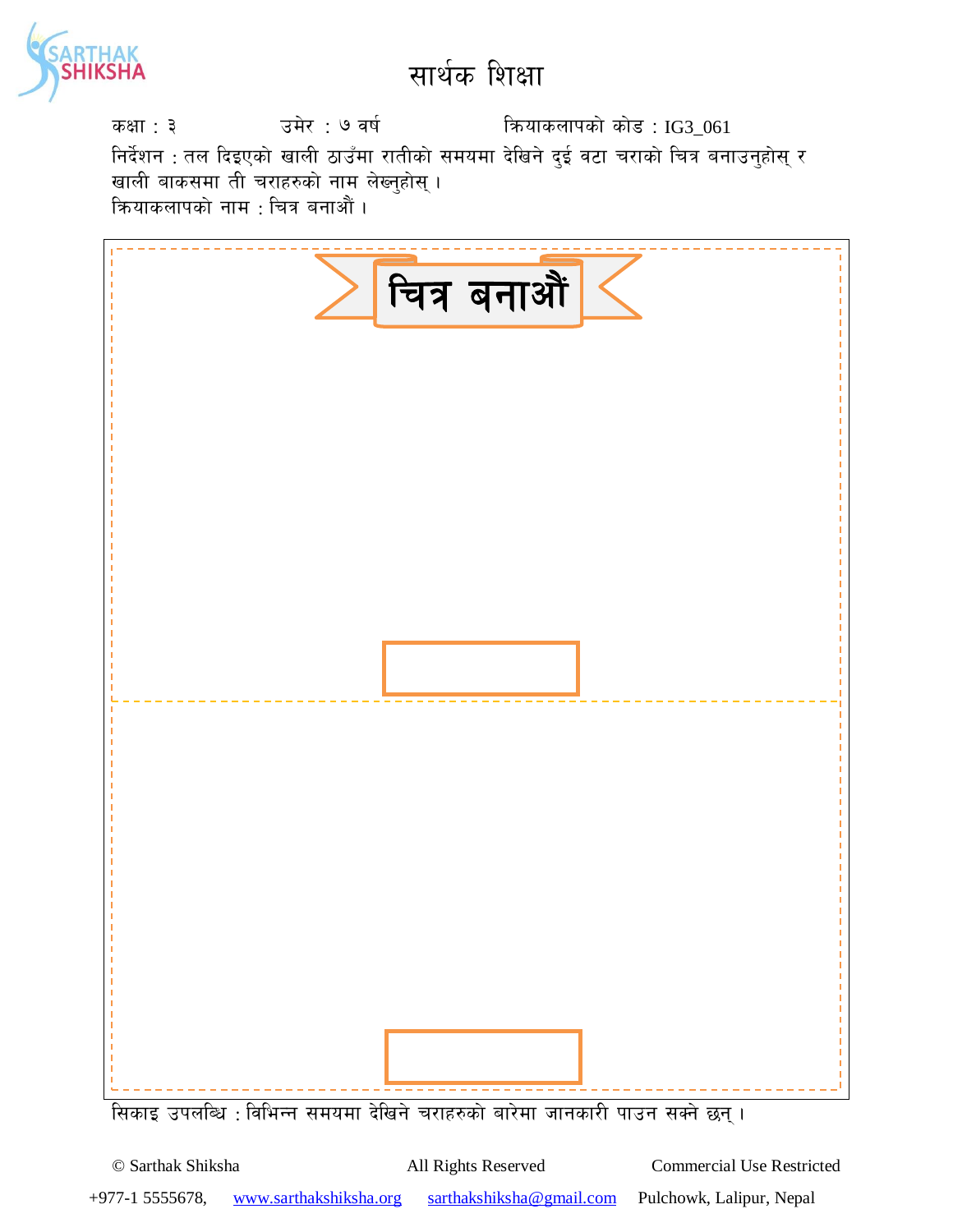

sIff : # pd]/ : & jif{ lqmofsnfksf] sf]8 : IG3\_062 निर्देशन : तल दिइएको चरा र किराहरुको चित्र आफ्नो किताबमा खोज्नुहोस् । ती चित्रहरु मिल्ने समय अनुसार छुट्याउनुहोस् र काटेर टास्नुहोस् । क्रियाकलापको नाम $\,$ : चित्र टासौं ।



सिकाइ उपलब्धि : विभिन्न समयमा देखिने चरा र किराहरुको बारेमा जानकारी पाउन सक्ने छन् ।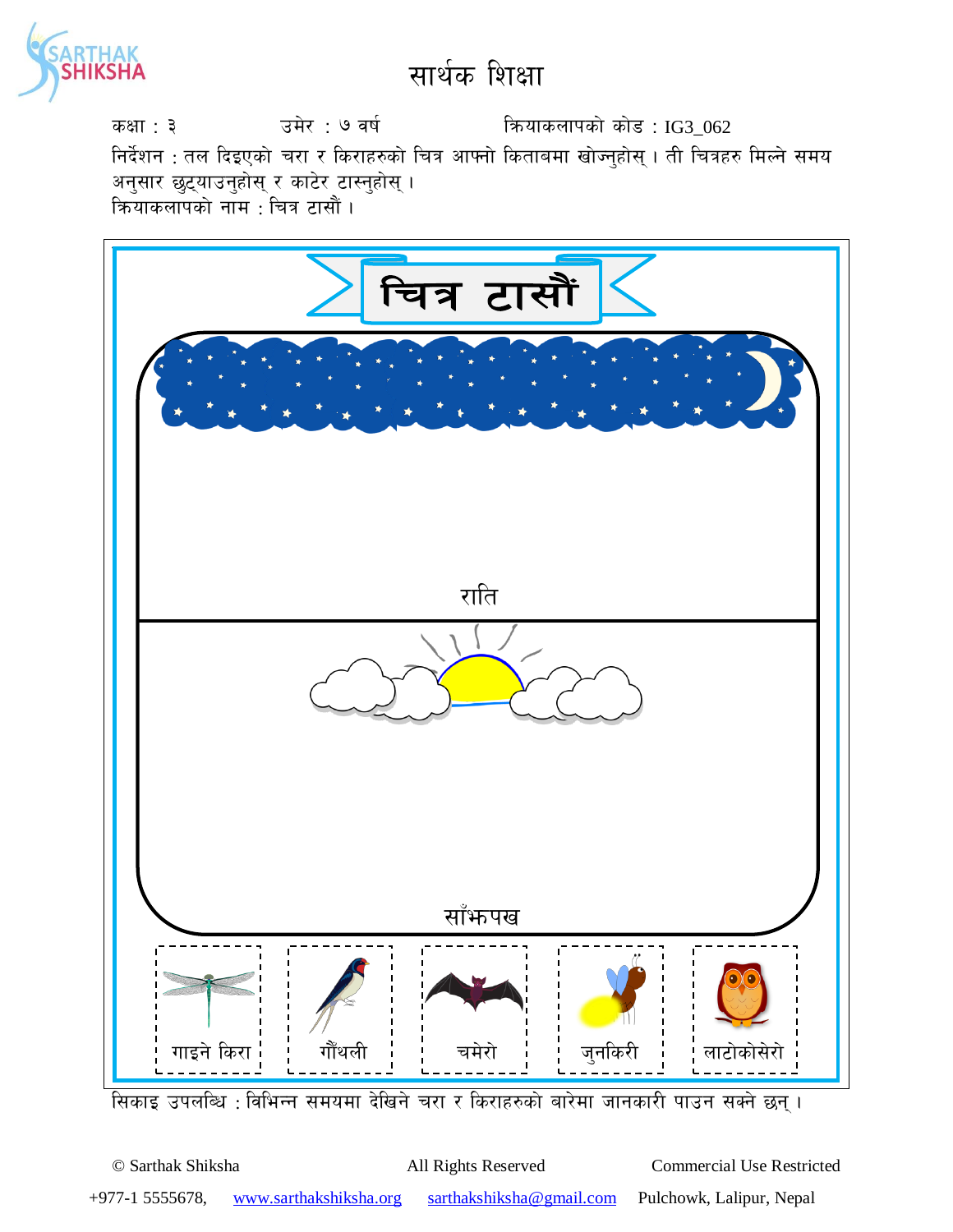

sIff : # pd]/ : & jif{ lqmofsnfksf] sf]8 : IG3\_063 निर्देशन : तल दिइएको किरा र चराहरुलाई हेर्नुहोस् र चिन्नुहोस् । साथै ती किरा र चराहरुको नाम खाली ठाउँमा लेख्नुहोस् । क्रियाकलापको नाम : नाम लेखौं ।



सिकाइ उपलब्धि : विभिन्न समयमा देखिने चरा र किराहरुको नामको जानकारी पाउन सक्ने छन् ।